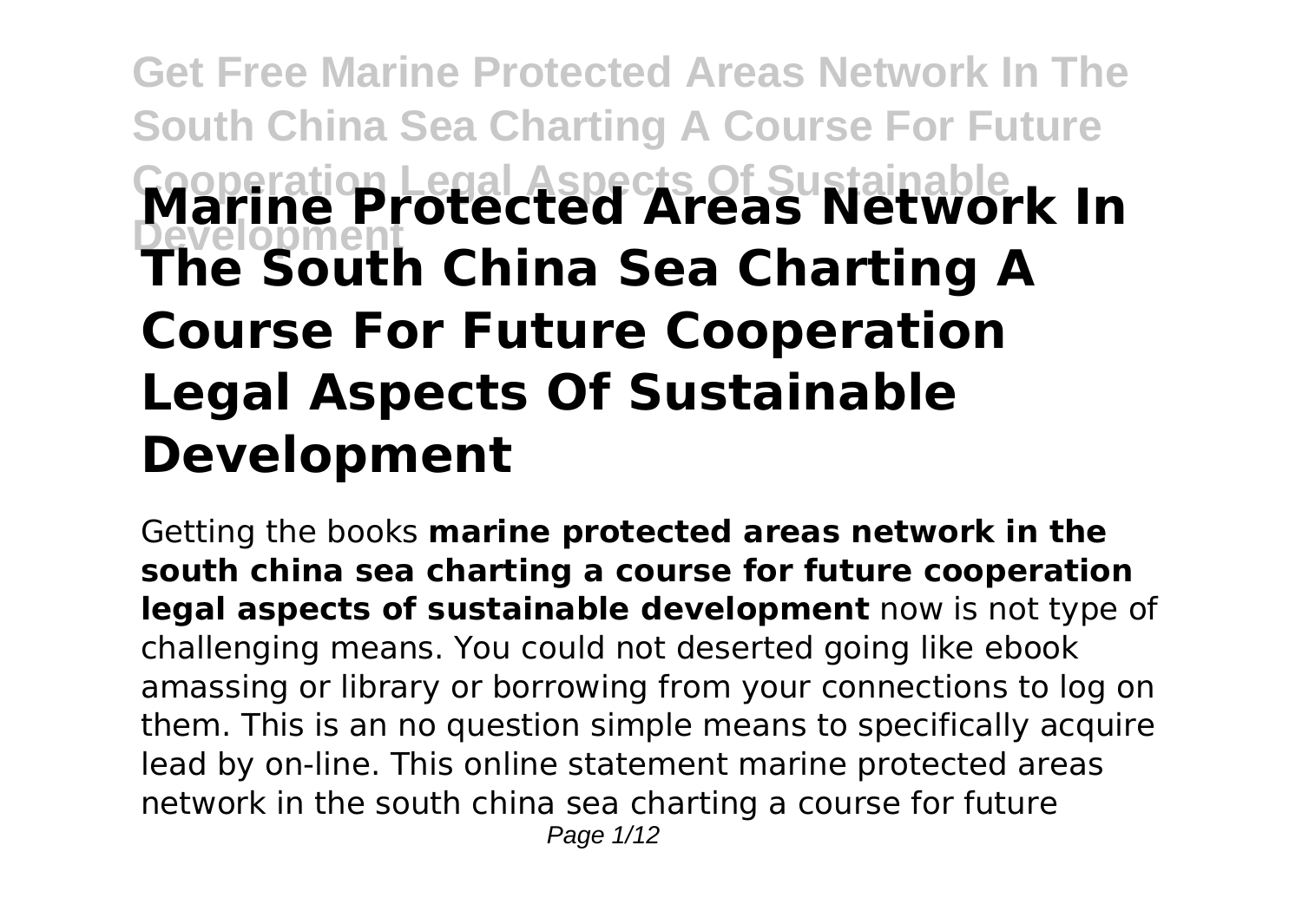**Get Free Marine Protected Areas Network In The South China Sea Charting A Course For Future Cooperation Legal Aspects Of Sustainable** cooperation legal aspects of sustainable development can be **One of the options to accompany you past having additional** time.

It will not waste your time. resign yourself to me, the e-book will very impression you further concern to read. Just invest tiny grow old to entry this on-line revelation **marine protected areas network in the south china sea charting a course for future cooperation legal aspects of sustainable development** as with ease as evaluation them wherever you are now.

In the free section of the Google eBookstore, you'll find a ton of free books from a variety of genres. Look here for bestsellers, favorite classics, and more. Books are available in several formats, and you can also check out ratings and reviews from other users. Page 2/12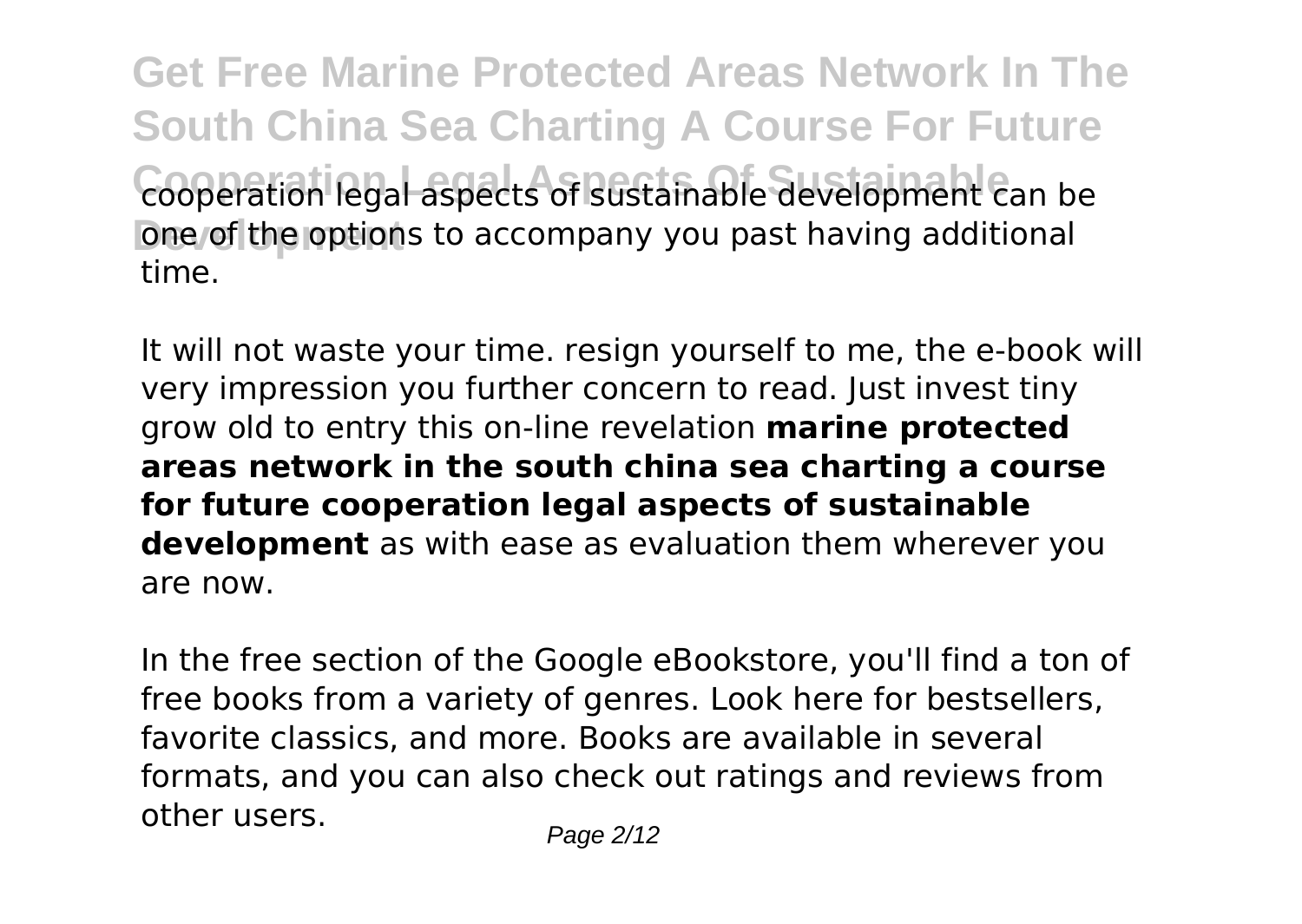## **Get Free Marine Protected Areas Network In The South China Sea Charting A Course For Future Cooperation Legal Aspects Of Sustainable**

### **Marine Protected Areas Network In**

The Northern Shelf Marine Protected Area Network planning process aims to build a network of marine protected areas (MPAs) that will help to ensure that future generations will inherit the beauty and productivity of our Pacific Ocean. The success of conserving and protecting special marine areas is a shared responsibility.

#### **A marine protected area (MPA) - MPA Network - Home**

A Marine Protected Area Network or MPA network is a network of Marine Protected Areas or Marine Reserves.. A Marine Protected Area Network can be defined as "a collection of individual MPAs or reserves operating cooperatively and synergistically, at various spatial scales, and with a range of protection levels that are designed to meet objectives that a single reserve cannot achieve".  $P_{\text{a}q} = 3/12$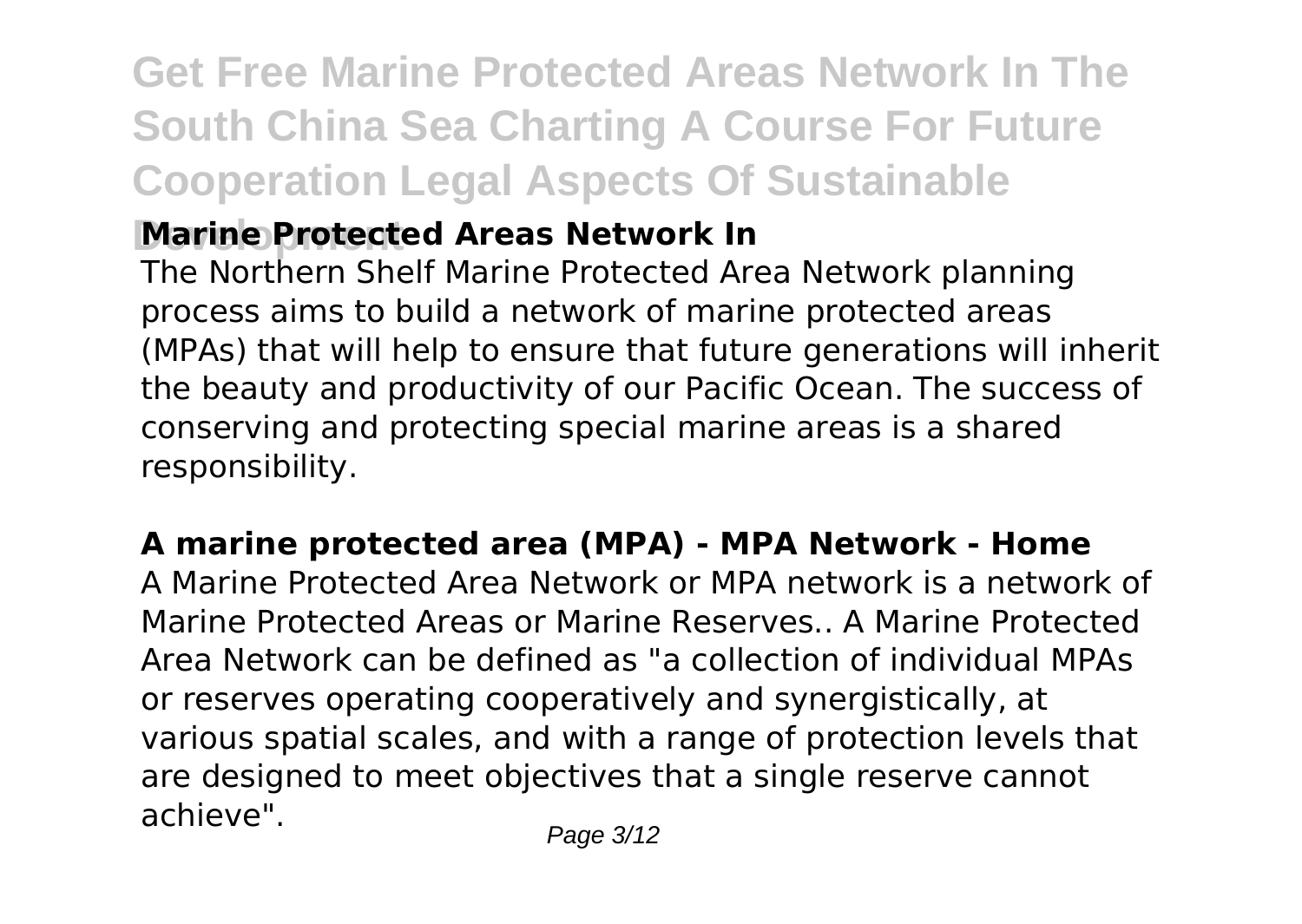## **Get Free Marine Protected Areas Network In The South China Sea Charting A Course For Future Cooperation Legal Aspects Of Sustainable**

#### **Marine Protected Area Network - Wikipedia**

To protect this spectacular region, The Pew Charitable Trusts and its partners are working with the Commission for the Conservation of Antarctic Marine Living Resources (CCAMLR) and its member governments to encourage the adoption of ecosystem-based fisheries management practices and the establishment of a network of largescale marine protected areas (MPAs) around Antarctica.

### **The Need for a Network of Marine Protected Areas in the**

**...**

Marine Protected Areas (MPAs) are one of the tools governments can use to safeguard our ocean and make it more resilient to change. The network of MPAs around the UK is designed to protect the really important places that are home to rare or threatened plants and animals.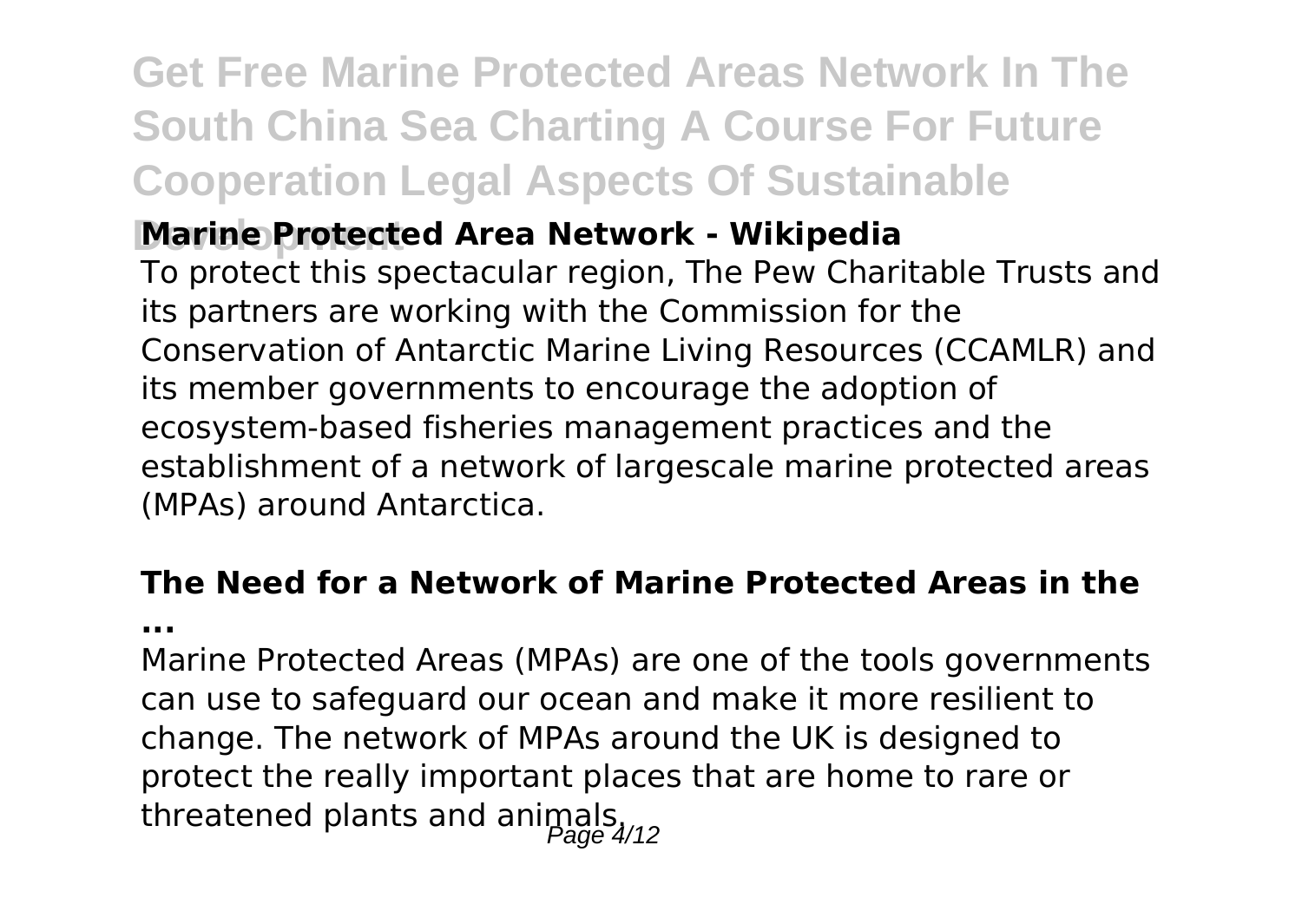## **Get Free Marine Protected Areas Network In The South China Sea Charting A Course For Future Cooperation Legal Aspects Of Sustainable**

**Marine Protected Areas | Marine Conservation Society** At the Ministerial Meeting in Sintra in 1998, OSPAR Ministers agreed to promote the establishment of a network of marine protected areas and, following a period of preparatory work, the 2003 OSPAR Ministerial Meeting in Bremen adopted Recommendation 2003/3 on a network of marine protected areas with the purpose of establishing an ecologically coherent network of MPAs in the North-East Atlantic ...

#### **Marine Protected Areas | OSPAR Commission**

Marine Protected Areas Support Network, Quezon City, Philippines. 3,981 likes  $\cdot$  484 talking about this  $\cdot$  19 were here. The Marine Protected Areas (MPA) Support Network (MSN) promotes and supports the...

## **Marine Protected Areas Support Network - Home |**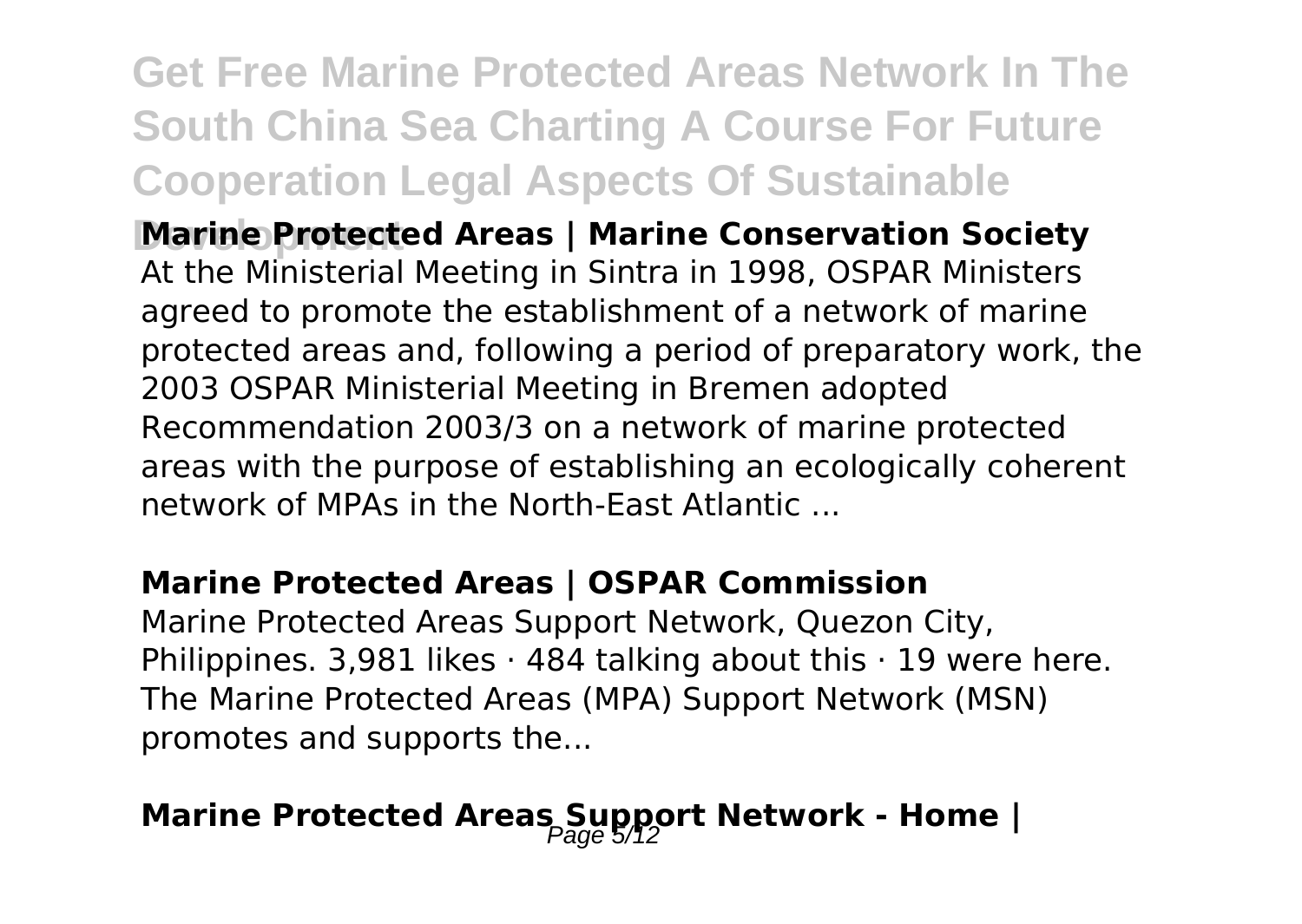**Get Free Marine Protected Areas Network In The South China Sea Charting A Course For Future Cooperation Legal Aspects Of Sustainable Facebook Marine Protected Areas (MPAs) involve the protective** management of natural areas according to pre-defined management objectives. MPAs can be conserved for a number of reasons including economic resources, biodiversity conservation, and species protection. They are created by delineating zones with permitted and non-permitted uses within that zone.

#### **Marine Protected Areas | IUCN**

Marine Protected Area Network Management Action Plan 2019 to 2020, file type: PDF, file size: 347 KB

#### **Marine Protected Area Network Management Action Plan 2019 ...**

Marine Protected Area Network Management Framework for Wales. Sets out information on Marine Protected Areas, how they're managed, who mapages them and plans for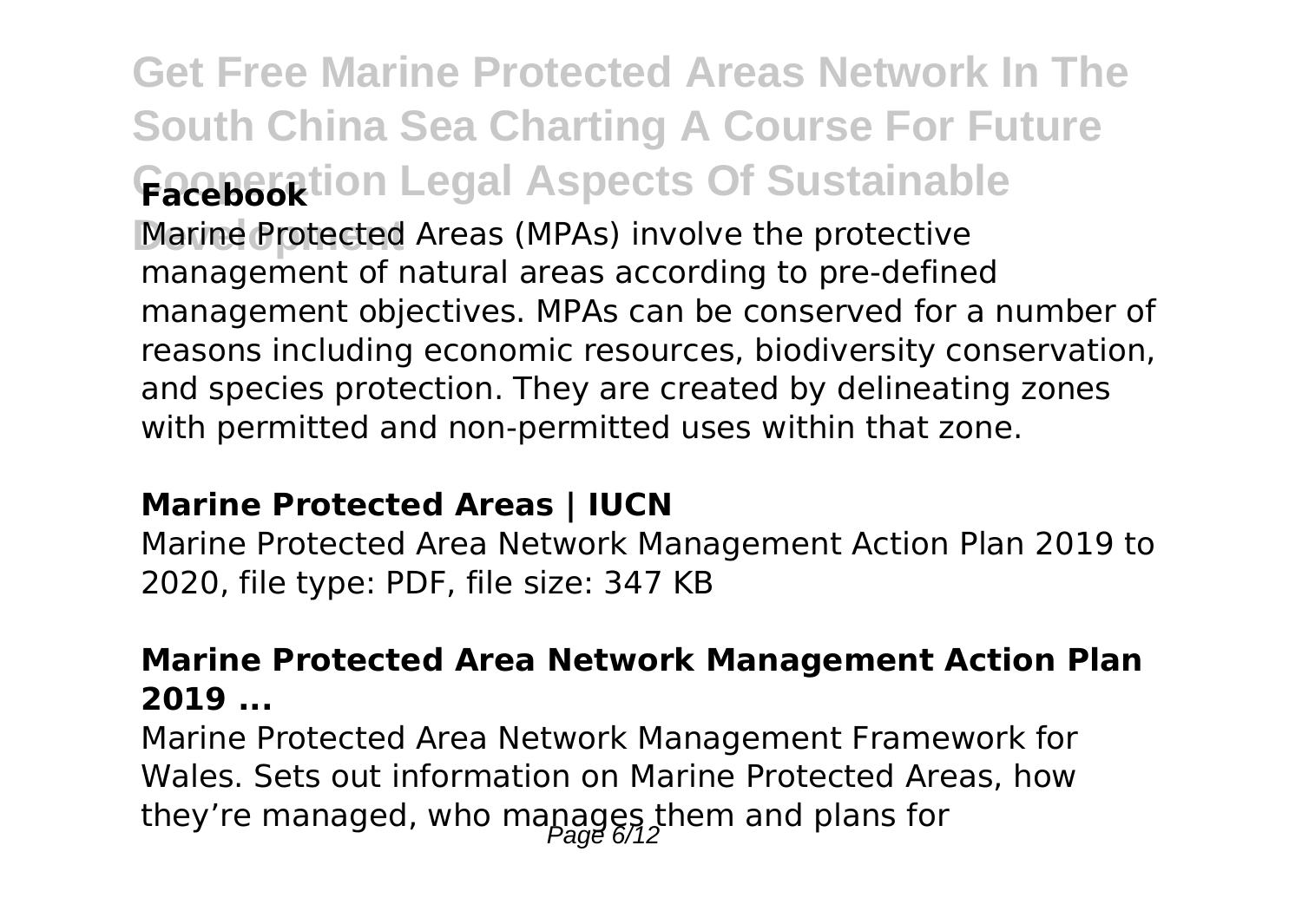**Get Free Marine Protected Areas Network In The South China Sea Charting A Course For Future** improvement. Part of: Marine Protected Areas and ; Marine species and habitats; Organisation: Marine Protected Area Management Steering Group.

#### **Marine Protected Area Network Management Framework for ...**

We manage the 58 Australian Marine Parks located within Commonwealth waters – those over 5.5 kilometres from the coast. Management plans set out our approach to managing our marine parks. There are six management plans – one for each of the five marine park networks (the North , North-west , Southwest , South-east and Temperate East networks) and one for the Coral Sea .

#### **Australian Marine Parks**

Strategically siting marine protected areas (MPAs) in overfished fisheries can have important conservation and food provisioning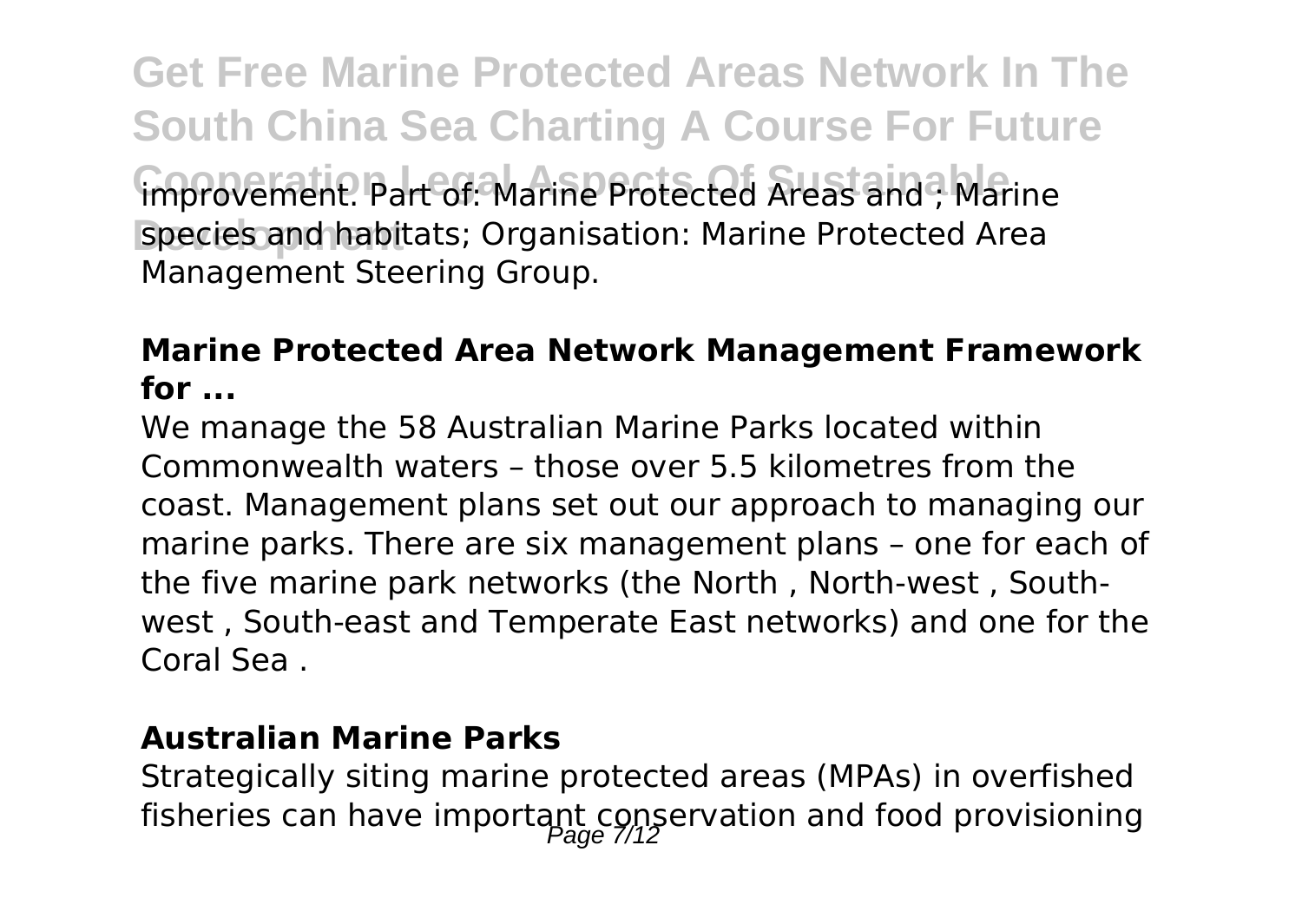**Get Free Marine Protected Areas Network In The South China Sea Charting A Course For Future Cooperation Legal Aspects Of Sustainable** benefits. We use distribution data for 1,338 commercially Important fisheries stocks around the world to model how MPAs in different locations would affect catch. We show that strategically expanding the existing global MPA network by just 5% can improve future catch ...

#### **A global network of marine protected areas for food | PNAS**

The North American Marine Protected Areas Network (NAMPAN) is a network of resource agencies, marine protected areas (MPA) managers, and other relevant experts from the United States, Canada and Mexico. It is a network of important marine places and the institutions and people connected with those places, working to establish itself as an independent regional MPA network.

### **North American Marine Protected Areas Network**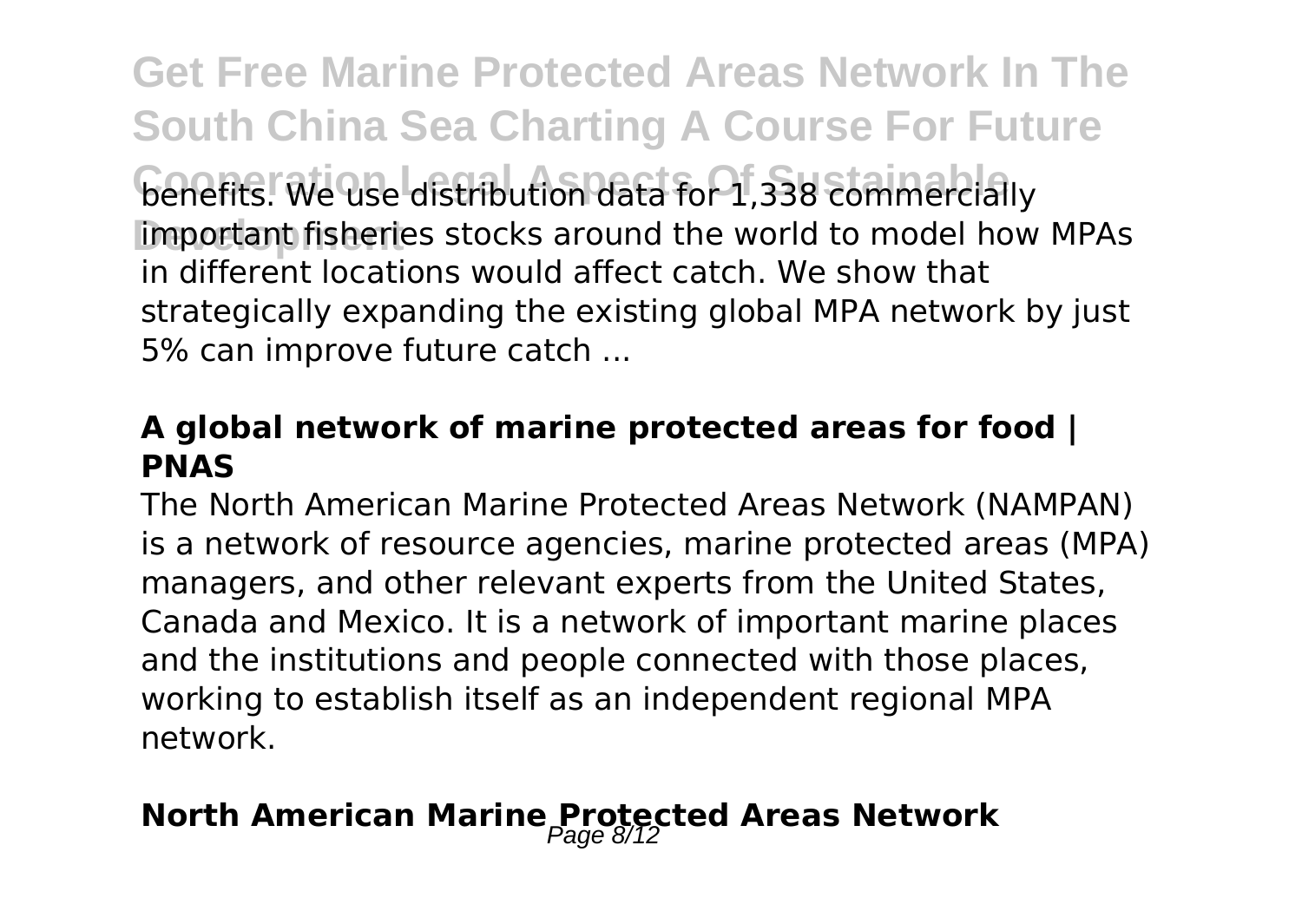**Get Free Marine Protected Areas Network In The South China Sea Charting A Course For Future Cooperation Legal Aspects Of Sustainable (NAMPAN)** Marine protected area (MPA) networks. The Government of Canada is working to expand its network of marine protected areas. Follow DFO: Twitter

#### **Marine protected area (MPA) networks**

Ministerial Statement on the creation of a network of Marine Protected Areas (laid in The Scottish Parliament on 1 September 2010). Joint UK Administrations Statement on an Ecologically Coherent MPA Network (19 December 2012). Inshore MPAs/SACs Consultation: 2014 (Archive) Inshore fisheries management measures for Marine Protected Areas (Archive)

#### **Marine environment: Marine Protected Areas (MPAs) gov.scot**

In 2005 the Ministers of these federal agencies released Canada's Federal Marine Protected Areas Strategy Footnote 2,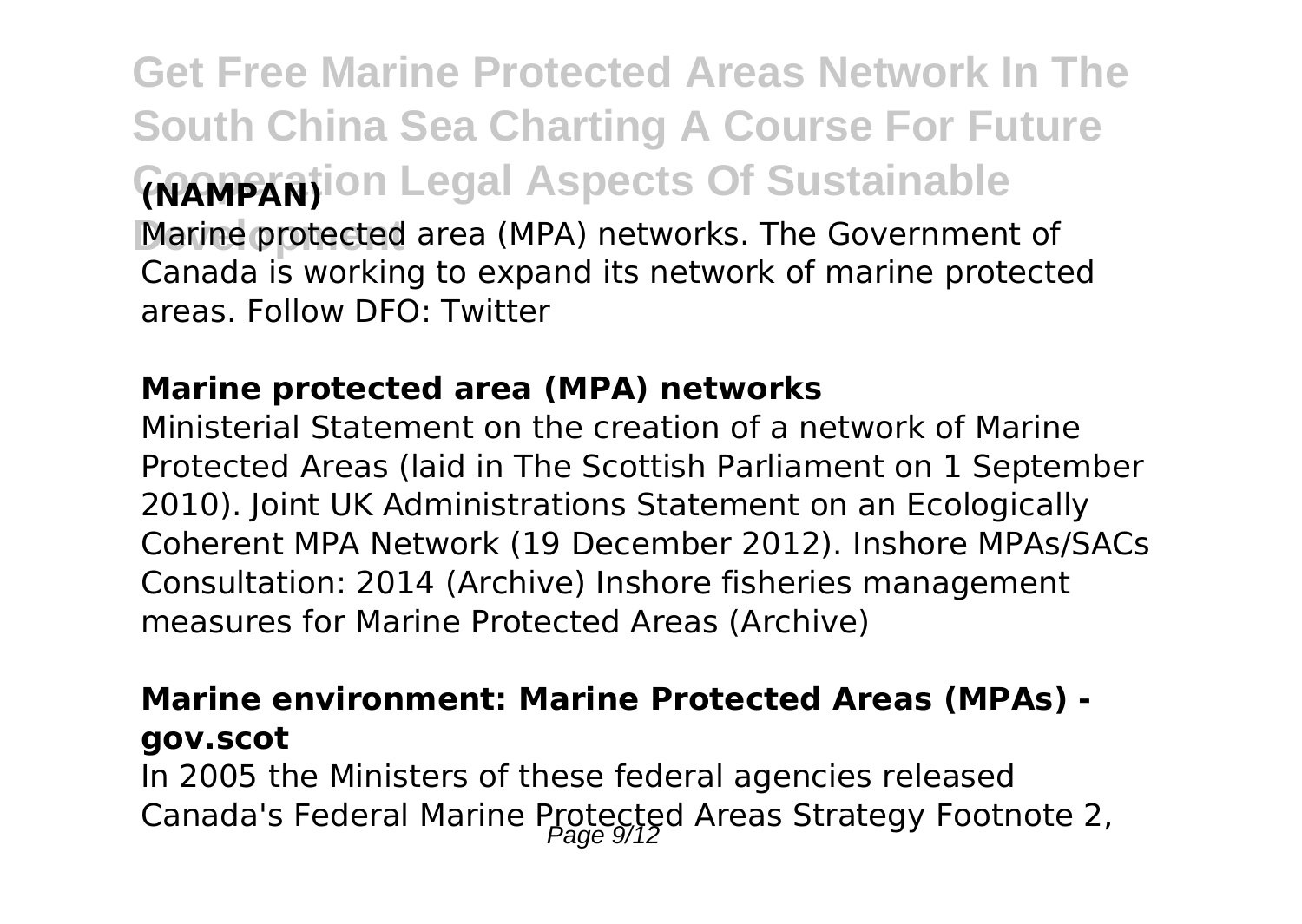**Get Free Marine Protected Areas Network In The South China Sea Charting A Course For Future** which outlines how their respective marine protected area **programs can collectively contribute to a network. The provinces** and territories with marine waters are important partners in marine protected area network planning.

**National Framework for Canada's Network of Marine ...** MARINE PROTECTED AREAS 2020: Building Effective Conservation Networks This report summarizes U.S. contributions towards six key aspects of successful marine protected area (MPA) networks. The U.S. has established nearly 1,000 MPAs (as defined by the International Union for the Conservation of Nature (IUCN)) to protect important places in our ocean,

#### **Marine Protected Areas 2020**

Marine Protected Areas 2020: Building Effective Conservation Networks This report and story map summarizes U.S.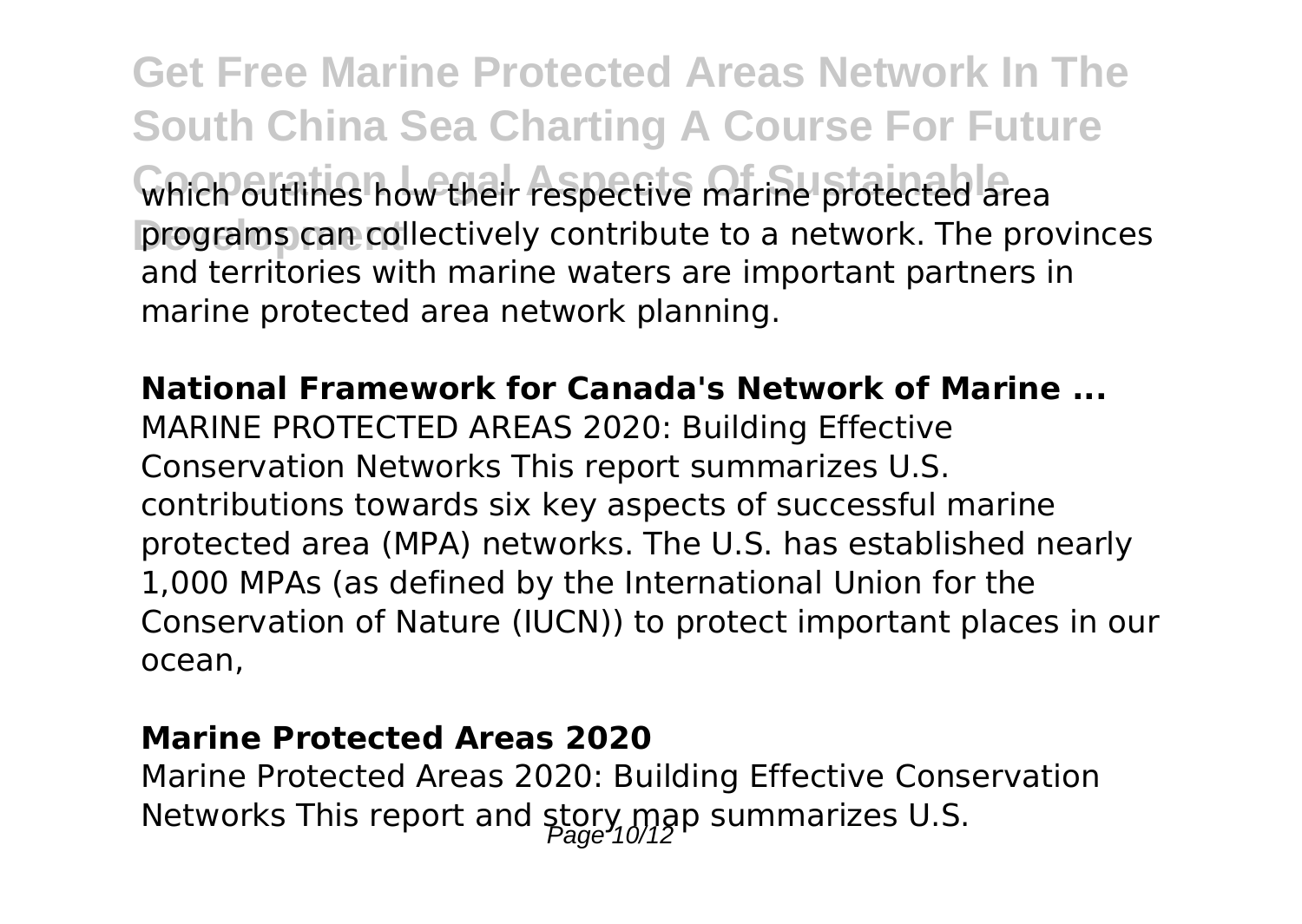**Get Free Marine Protected Areas Network In The South China Sea Charting A Course For Future** contributions towards six key aspects of successful marine protected area (MPA) networks. The U.S. has established nearly 1,000 MPAs (as defined by the International Union for the Conservation of Nature (IUCN)) to protect important places in our ocean, estuaries, coastal waters, and ...

#### **National Marine Protected Areas Center**

The Marine Life Protection Act (MLPA) was passed in 1999 by the California Legislature, directing the California Department of Fish and Wildlife (CDFW) to redesign California's existing system of marine protected areas (MPAs) to increase its coherence and effectiveness for protecting the state's marine life, habitats, and ecosystems. From 2004 to 2012, the MLPA Initiative (a publicprivate ...